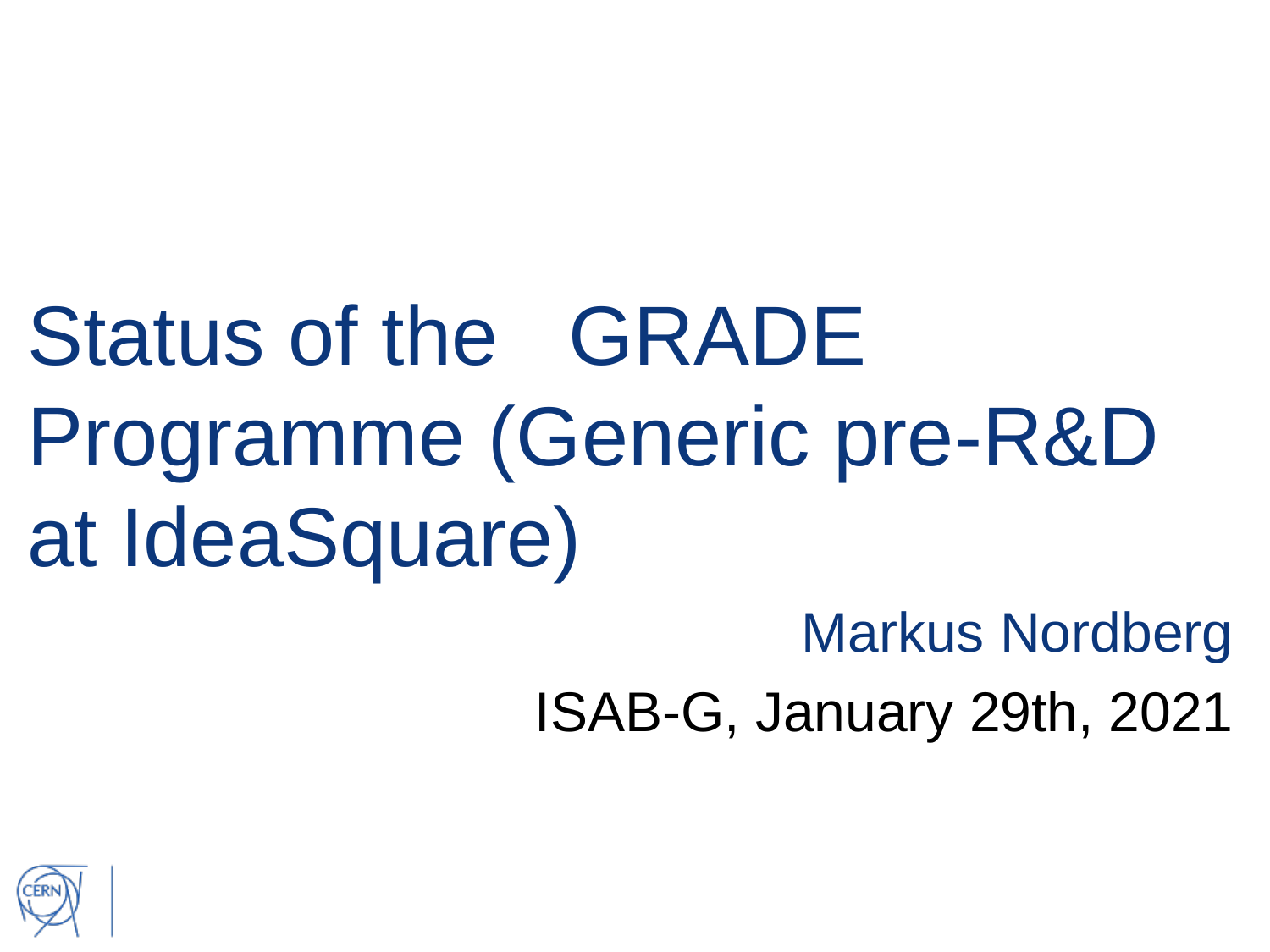## GRADE MoU: Short Reminder Pre-R&D and training on detector and related technologies at IdeaSquare (B3179)

- o Approved by the RB in Dec 2015 for early-stage R&D efforts on new promising detector concepts and technologies for possible use in future experiments (hilumi LHC, ILC, FCC...).
- o Strong educational involvement to explore potential future use also outside HEP, e.g. in society, including industry and students.
- o Participating institutes (also from outside HEP) contribute as in-kind. It requires institutes to spend time at IdeaSquare to design, build prototypes, test, integrate, prepare TDRs etc.).



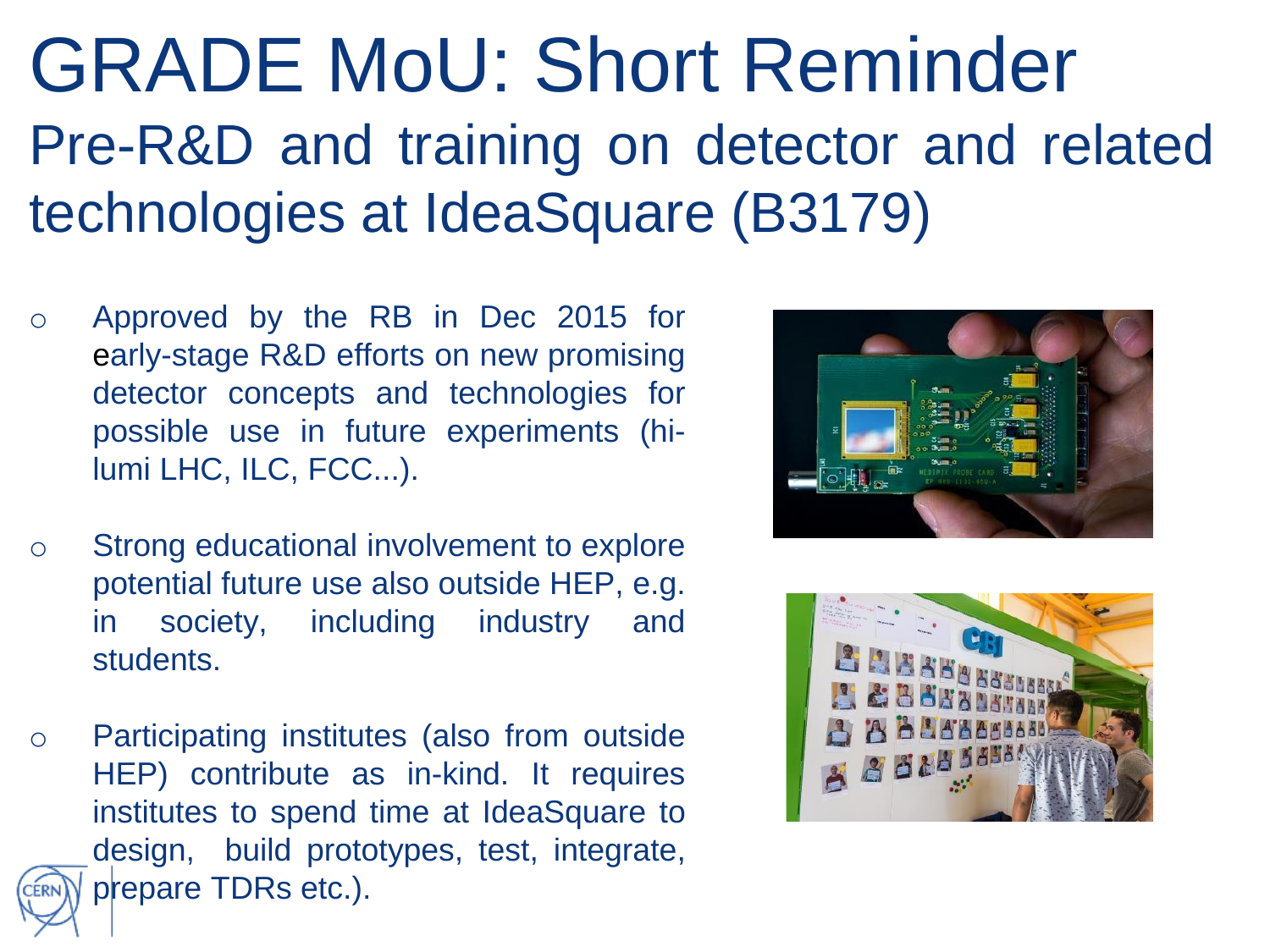# GRADE:

### Currently two active projects

#### TT-PET (COMPLETED); NEW INITIATIVE 100µPET; NEW MoU)

- o To develop a demonstrator for a ToF PET Scanner with a chip of matrix of 3x10 pixels with efficiency larger than 99.9% and a time resolution down to 110ps;
- o Involving testing and student presence at IdeaSquare;
- o Main partners: Geneva, HUG, Bern
- o Has received 1.9 MCHF from SNSF, funding period ended
- o Has achieved the set goals and is currently seeking for additional funding. Geneva continues one thread with a received ATTRACT grant. Requested extension to EoY 2020.
- o Examples of related publications:
- o G. Iacobucci,, R. Cardarelli,, S. Débieux, F.A. Di Bello, Y. Favre, D. Hayakawa, M. Kaynak, M. Nessi, L. Paolozzi, H. Rücker, DMS Sultan,and P. Valerio. A 50 ps resolution monolithic active pixel sensor without internal gain in SiGe BiCMOS technology. Prepared for submission to JINST

#### HEALTH (EXTENDED IN 2020 -2021)

- o To develop a radon dose monitor, and a GEMPix-based integrated system for measurement of the 3D energy deposition in water by proton and C-ion beams for medical applications;
- o Involving two PhD students at IdeaSquare working on the two prototypes;
- o Has received two related ATTRACT grants for further developing GEMPix
- o Requested extension to EoY2020
- o Main partners: CIRA, ISS
- o Examples of related publications:
- o S. Romano, M. Caresana, A. Curioni and M. Silari, RaDoM2: an improved radon dosimeter, submitted for publication in JINST
- o J. Leidner, M. Ciocca, A. Mairani, F. Murtas and M. Silari, A GEMPix-based Integrated System for Measurements of the 3D Energy Distribution in a Water Phantom for Carbon Ion Beam Therapy, to be submitted for publication in Medical Physics

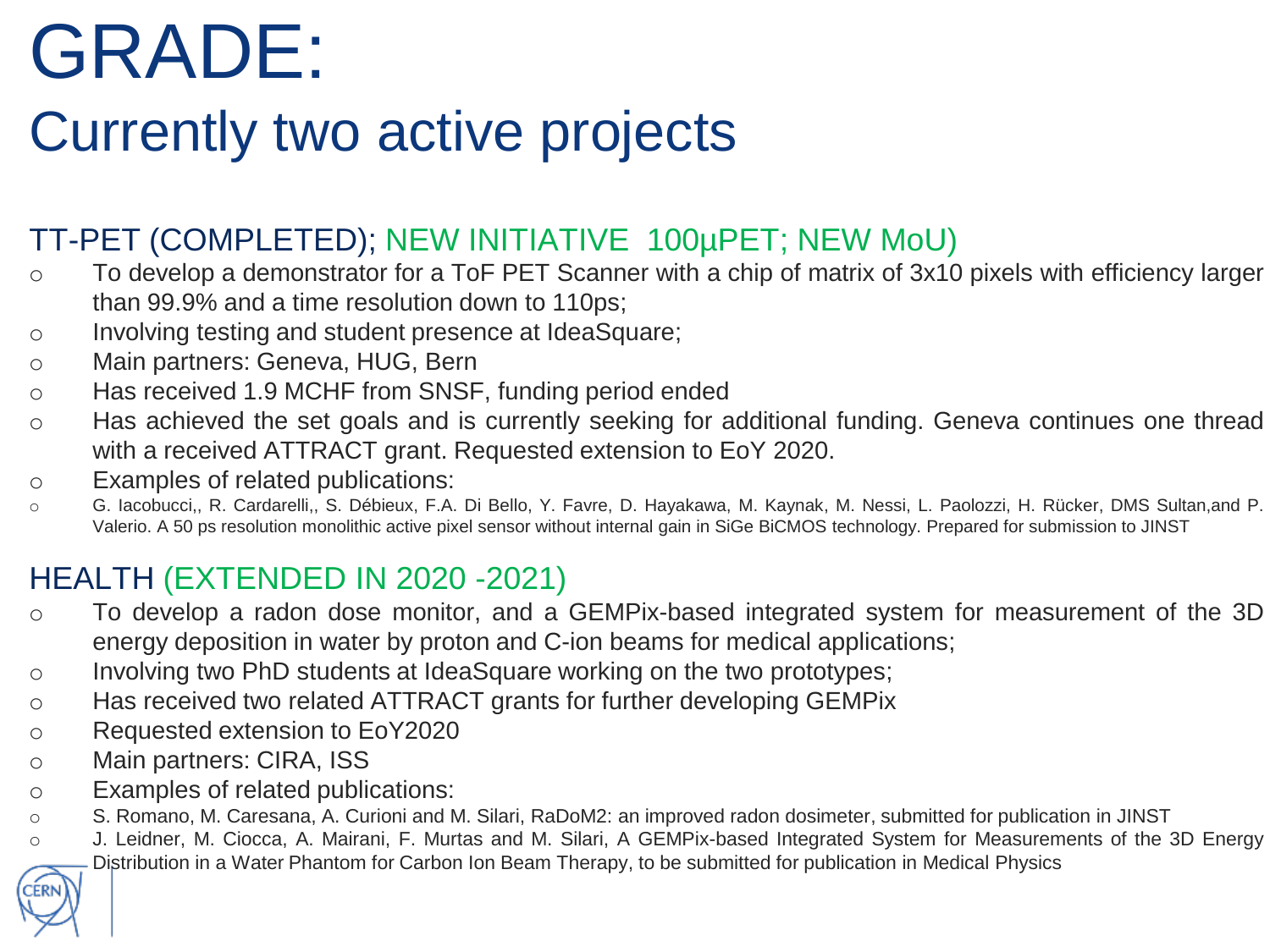## GRADE: Summary Status in 2021

HEALTH to continue at ID2

- Water Phantom being tested, to make some modifications to house the Large Area GEMPix, then to be sent back to CNAO
- TT-PET ended; has transformed into a new project with new partners
- Fresh funding (3.1MCHF) from the Swiss National Research Foundation for the continuation of the TT-PET (the project name is now 100µPET).
- Project partners have changed and are now Martin Walter of HUG and Michaël Unser of EPFL
- Production of a version of the electronics for cryogenic temperatures CBI has been approved by the CERN Research Board last summer (meeting minutes attached); no agreements yet signed due to COVID